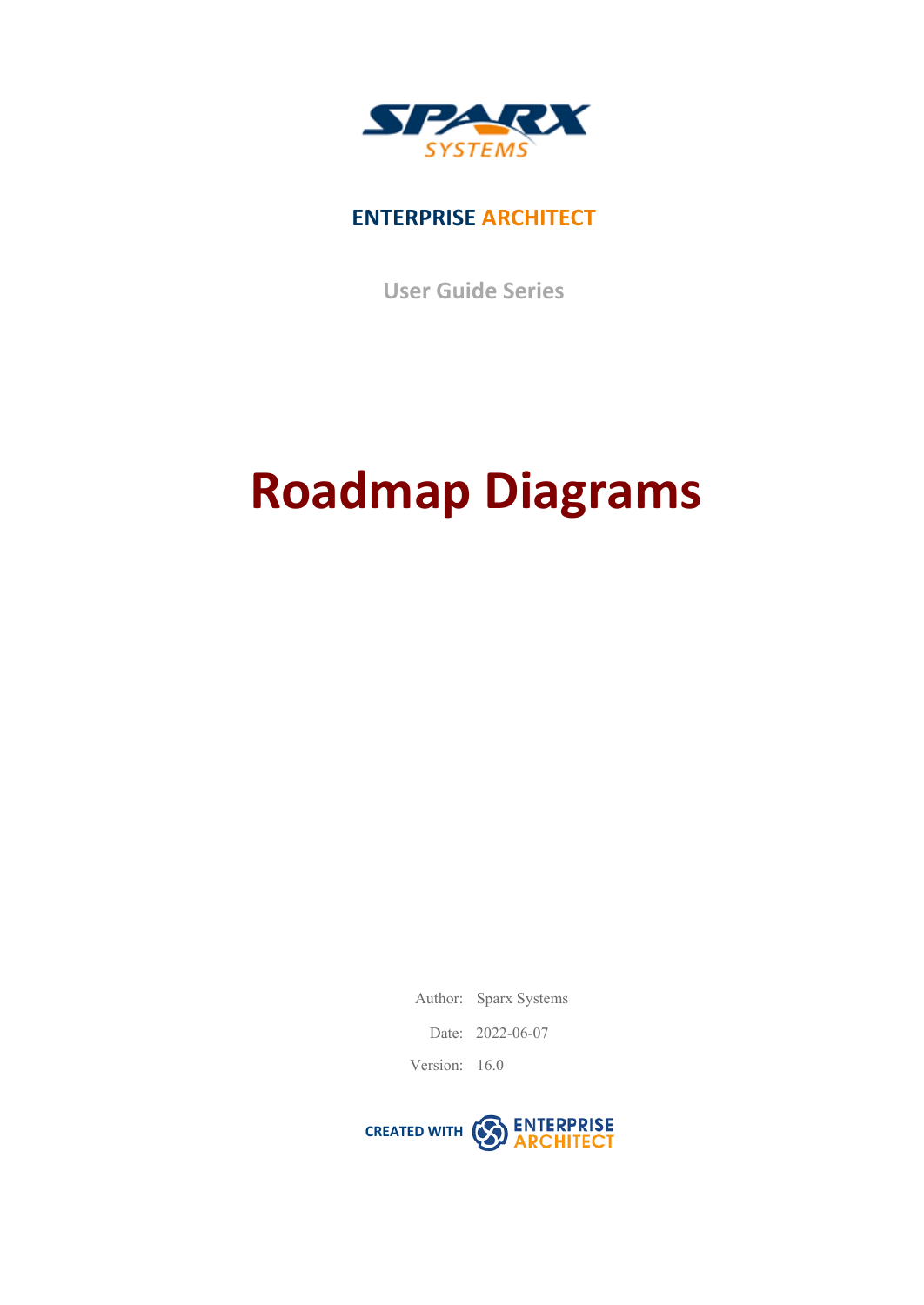## **Table of Contents**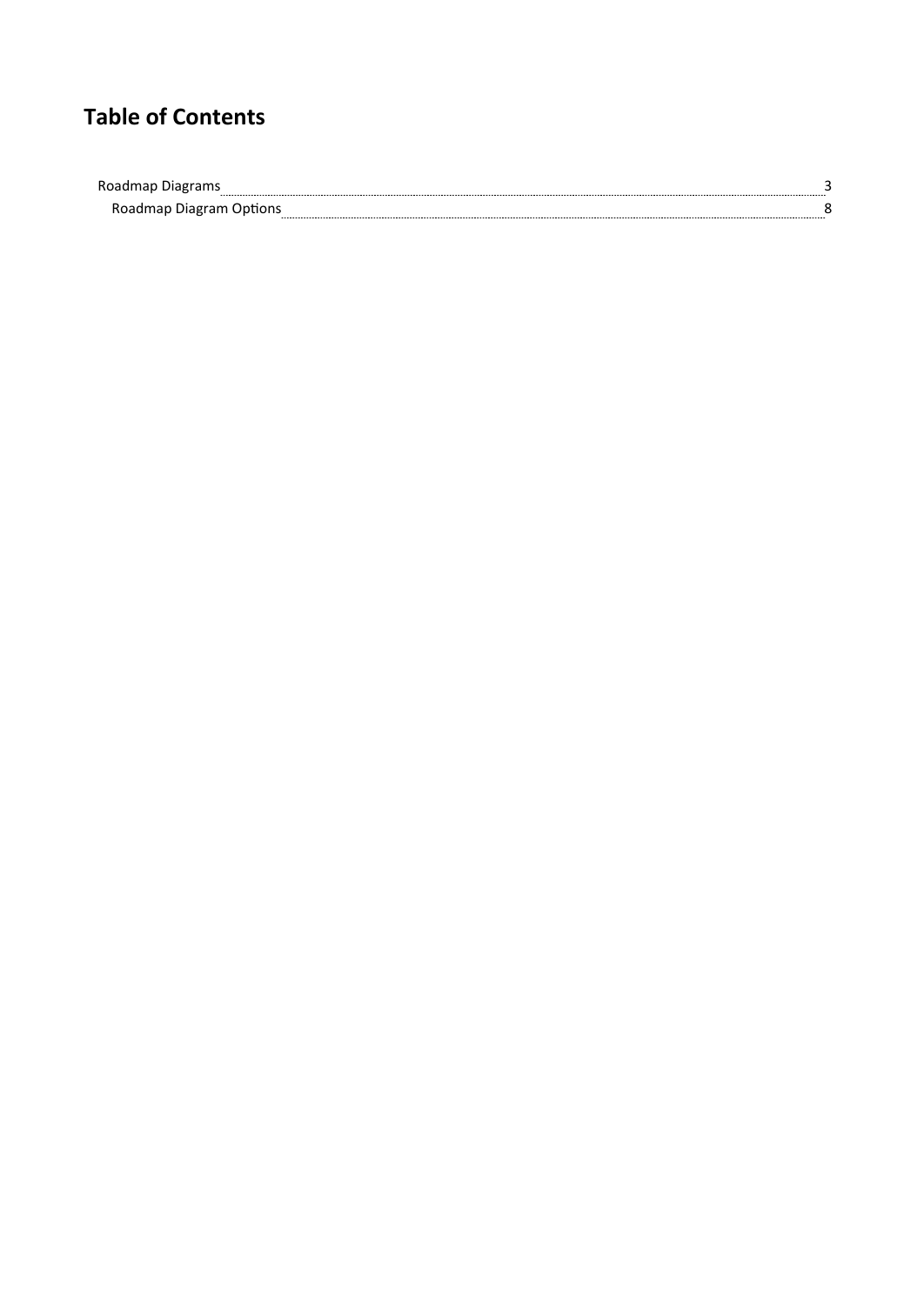# **Roadmap Diagrams**

Roadmap diagrams help you to map existing elements against a timeline. This is useful for visualizing how a system changes over time, planning a migration of responsibility between two teams, documenting the concurrent support for multiple platforms or representing just about any time based data. To ensure the modeler and viewer always have appropriate context, the timeline is always displayed on screen, on any saved images and when printed.

Changes of phase or state of each element can be represented in Roadmap diagrams using a dedicated notation of a bar divided into colored segments representing each state. The states available, the order they appear in and the colors used are controlled by a Diagram Legend. Each element displayed then shows the length of each segment (and hence duration of each state), and also provides the ability to hide individual segments on that element.

#### **Creating a Roadmap Diagram**

This diagram shows an example Roadmap that documents the planned lifecycle for two products through development, release, support and retirement, by quarter over a period of one and a half years.

| <b>Unit: Quarterly</b> |       |                         | <b>Product Lifecycle</b> |       |       |
|------------------------|-------|-------------------------|--------------------------|-------|-------|
| Q4'20                  | Q1'21 | Q2'21                   | Q3'21                    | Q4'21 | Q1'22 |
|                        |       |                         |                          |       |       |
|                        |       | Pluto 1                 |                          |       |       |
|                        |       | <b>Pluto 2</b>          |                          |       |       |
|                        |       |                         |                          |       |       |
|                        |       | Legend                  |                          |       |       |
|                        |       | Developing / Testing    |                          |       |       |
|                        |       | <b>Fully Supporting</b> |                          |       |       |
|                        |       | <b>Reduced Support</b>  |                          |       |       |
|                        |       | <b>Beyond EOL</b>       |                          |       |       |
|                        |       |                         |                          |       |       |

You can develop this diagram as the example for the guided procedure in the *Setting up a Roadmap Diagram* table. To create the initial, basic diagram:

- 1. Right-click on its parent Package and select the 'Add Diagram' option.
- 2. On the 'New Diagram' dialog, in the 'Diagram' field type in the diagram name, such as 'Example Roadmap'.
- 3. Click on the drop-down arrow in the 'Type' header and select the 'Construction > Project Management' Perspective group, and then click on 'Project Management' in the panel beneath the header.
- 4. The 'Diagram Types' panel lists the diagram types Project Management, Roadmap and Backlog. Click on the Roadmap diagram type.
- 5. Click on the OK button. The system opens the diagram in the central work area.

You can also generate one of the pre-designed Roadmap diagrams from the Patterns provided by Enterprise Architect, to tailor the Roadmap for any of a range of areas of work. To access these Patterns, select the 'Design  $>$  Package  $>$  Model Wizard' ribbon option, then on the 'Create from Pattern' tab (Model Wizard) select the 'Construction > Project Management' Perspective. If necessary, expand the 'Roadmaps' group.

Select the required Roadmap(s) and click on the Create Model(s) button. Each Roadmap is automatically created within its own Package.

#### **Access**

To begin setting up the diagram you have just generated, on the open diagram display the 'Roadmap Options' dialog using one of the methods described here.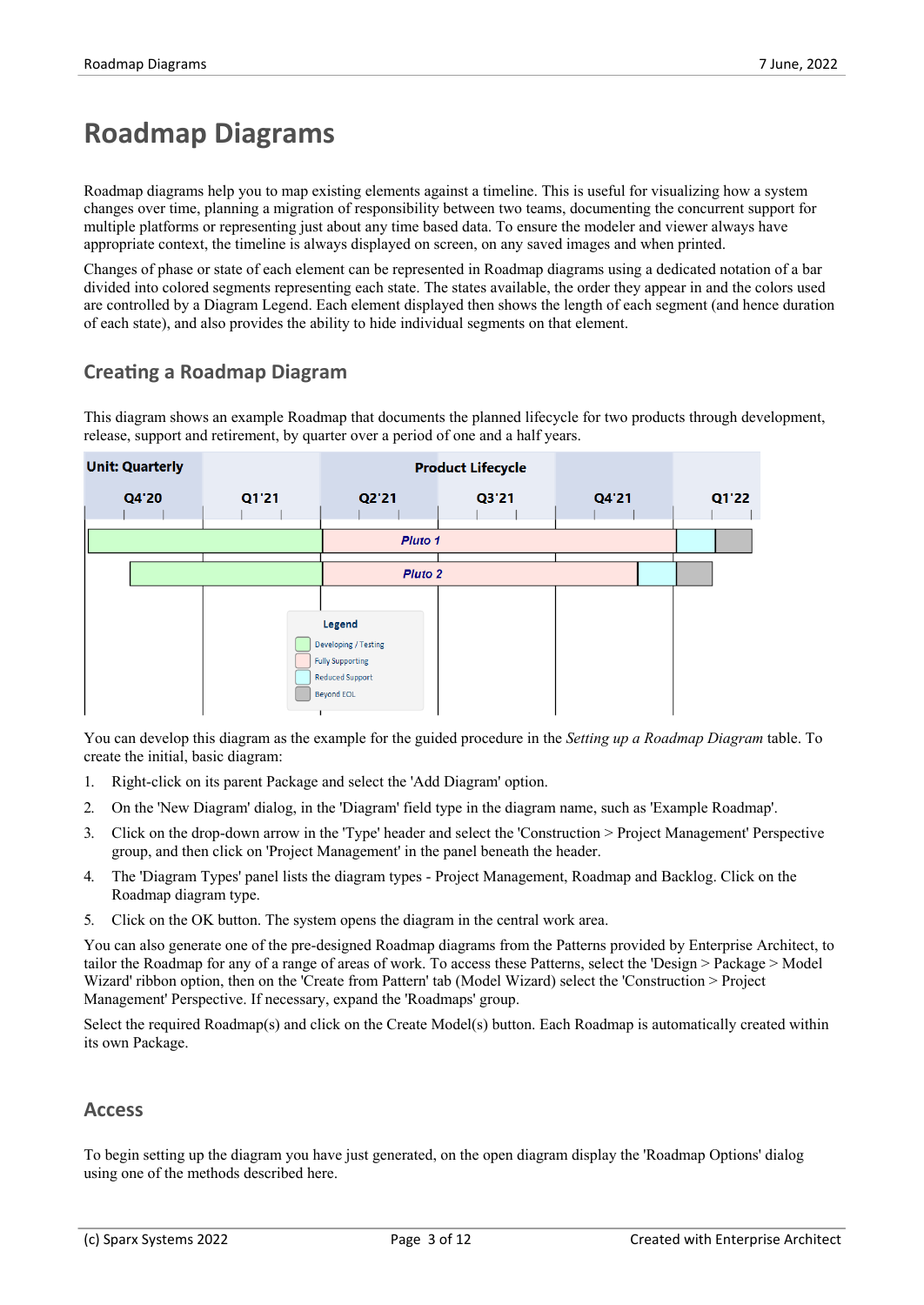| Roadmap options                                                                                                                          |                   |                                                                              | $\boldsymbol{\mathsf{x}}$ |
|------------------------------------------------------------------------------------------------------------------------------------------|-------------------|------------------------------------------------------------------------------|---------------------------|
| <b>▽</b> Enabled                                                                                                                         |                   |                                                                              |                           |
| <b>Timeline Properties</b>                                                                                                               |                   |                                                                              |                           |
| Roadmap Title:                                                                                                                           | Product Lifecycle |                                                                              |                           |
| Units:                                                                                                                                   | Quarterly         |                                                                              |                           |
| Tick spacing:                                                                                                                            |                   |                                                                              |                           |
| Timeline Start:                                                                                                                          | 10/10/2020        |                                                                              |                           |
| Timeline End:                                                                                                                            | 04/11/2020        |                                                                              |                           |
| Scale:                                                                                                                                   |                   | Marker offset:<br>Ticks:                                                     |                           |
| Timeline Appearance<br>Roadmap Position:<br>Timeline Height:<br>Timeline Color:<br>Line Color:<br>Font:<br>☑ Use legend for phase colors | Top<br>A          | $\overline{\smash{\cup}}$ Lines at major intervals<br>□ Center marker labels |                           |
|                                                                                                                                          |                   | Cancel<br>0K<br>Help                                                         |                           |
| Ribbon                                                                                                                                   |                   | Design > Diagram > Manage > Roadmap                                          |                           |
| <b>Context Menu</b>                                                                                                                      |                   | In the diagram, right-click on the background   Roadmap                      |                           |

#### **Setting up a Roadmap Diagram**

Starting with the 'Roadmap options' dialog, follow these steps to set up the Roadmap diagram. The fields are described in greater detail in the *Roadmap Diagram Options* topic. This procedure includes using a Diagram Legend to automatically divide an element into phase segments in different colors. The steps lead you to create the diagram shown at the start of this topic.

| <b>Step</b> | <b>Action</b>                                                                                                                                                                                                                                                                                                             |
|-------------|---------------------------------------------------------------------------------------------------------------------------------------------------------------------------------------------------------------------------------------------------------------------------------------------------------------------------|
|             | Select the 'Enabled' checkbox, to enable the timeline on the diagram.                                                                                                                                                                                                                                                     |
|             | In the 'Roadmap Title' field, type a title for the diagram such as 'Product Lifecycle'. (The title is optional,<br>and you can leave the field blank if you prefer.)                                                                                                                                                      |
|             | In the 'Units' field, click on the drop-down arrow and select 'Quarterly'. The major sections are displayed<br>in alternating light/dark shades to make it easy to distinguish between adjacent sections.<br>The 'Units' field offers a wide range of pre-defined units for the scale of the Timeline, and you can define |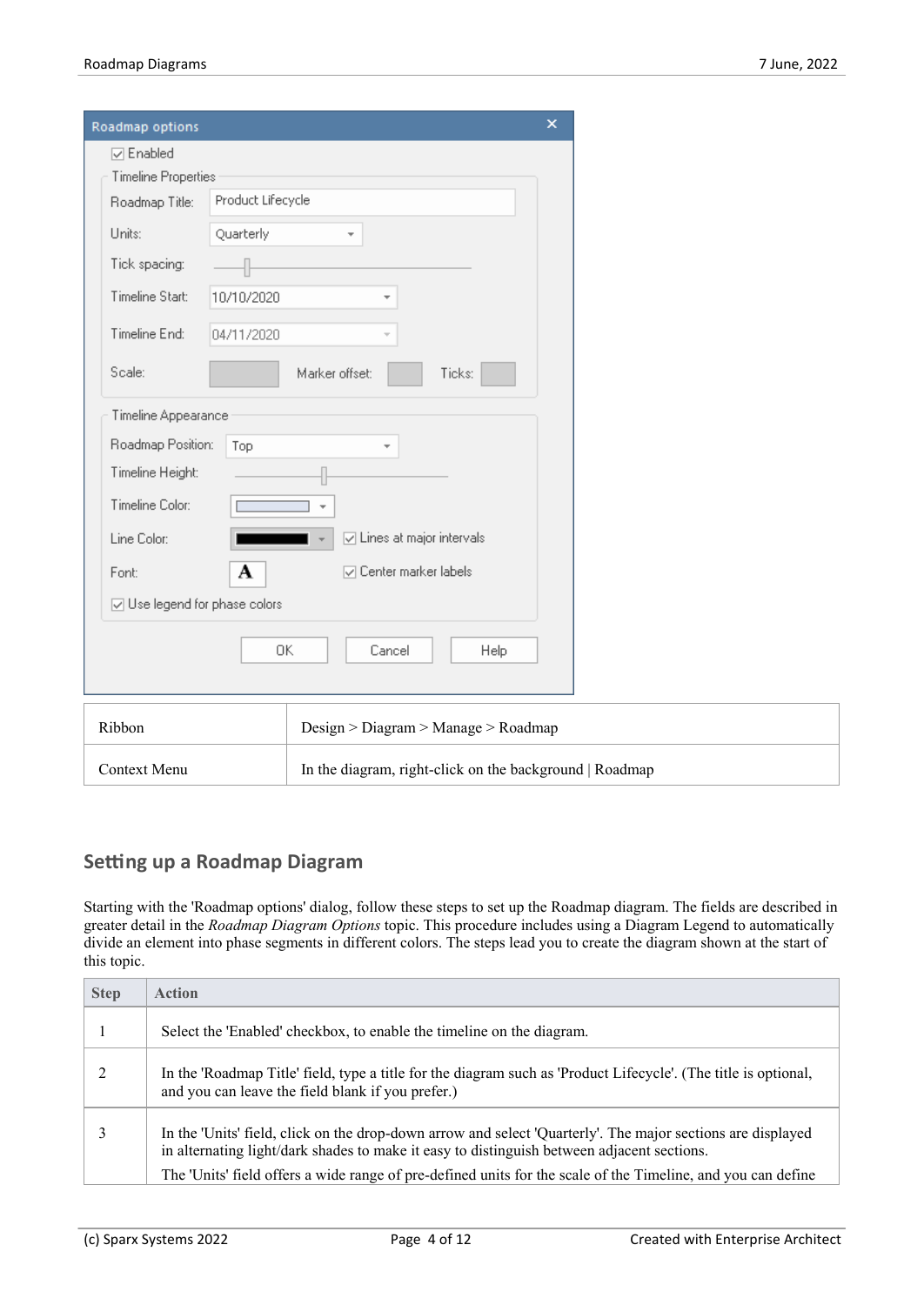|   | your own customized units. You can also change the section display color using the 'Timeline color' field<br>in the 'Timeline Appearance' panel.                                                                                                                                                                                                                                                                                                                                                                                                                                                                                                              |
|---|---------------------------------------------------------------------------------------------------------------------------------------------------------------------------------------------------------------------------------------------------------------------------------------------------------------------------------------------------------------------------------------------------------------------------------------------------------------------------------------------------------------------------------------------------------------------------------------------------------------------------------------------------------------|
| 4 | Click on the 'Tick Spacing' slider and drag it left or right to scale the timeline to a size that is appropriate<br>for your diagram.                                                                                                                                                                                                                                                                                                                                                                                                                                                                                                                         |
| 5 | In the 'Timeline Start' field, click on the drop-down arrow and click on the date on which the Roadmap<br>Timeline is to start. (For the example, select October 10th 2020; the exact value doesn't matter, as long as<br>it is within the quarter you want to start in.)<br>The 'Timeline End' field is disabled for date unit scales (that is, years, quarterly, months and days).                                                                                                                                                                                                                                                                          |
| 6 | Adjust the appearance settings:<br>In the 'Roadmap Position' field, select the 'Top' option to position the roadmap timeline headers at the<br>top of the diagram<br>Drag the 'Timeline Height' slider about half way across the bar<br>$\bullet$<br>In the 'Line Color' field click on the drop-down arrow and select a dark color such as charcoal<br>٠<br>Select the 'Lines at major intervals' checkbox<br>Select the 'Use legend for phase colors' checkbox<br>$\bullet$                                                                                                                                                                                 |
| 7 | Click on the OK button to save the settings and close the dialog.                                                                                                                                                                                                                                                                                                                                                                                                                                                                                                                                                                                             |
| 8 | In the Diagram Toolbox, switch to the Class pages and drag two Class elements onto the diagram. Give<br>them the names 'Pluto 1' and 'Pluto 2'.<br>Move and resize 'Pluto 1' so that its left edge is on the Q4'20 major marker line (the start of October<br>2020), and its right edge is just under the second Q1'22 minor marker (the end of February 2022).<br>Move and resize 'Pluto 2' so that its left edge is under the first Q4'20 minor marker (November 2020) and<br>its right edge is under the first Q1'22 minor marker (the end of January 2022).<br>Q4'20<br>Major marker<br>start Q4 2020.<br>Minor marker<br>start 2nd month<br><i>Q4'20</i> |
|   | (Note: The diagram has been annotated to show the element positions; this text is not generated on the<br>actual diagram.)                                                                                                                                                                                                                                                                                                                                                                                                                                                                                                                                    |
| 9 | (This step is a 'placeholder' to show where in the process you add a Diagram Legend and roughly what<br>you do. The actual procedures are in the linked Help topics in the 'See also' column.)                                                                                                                                                                                                                                                                                                                                                                                                                                                                |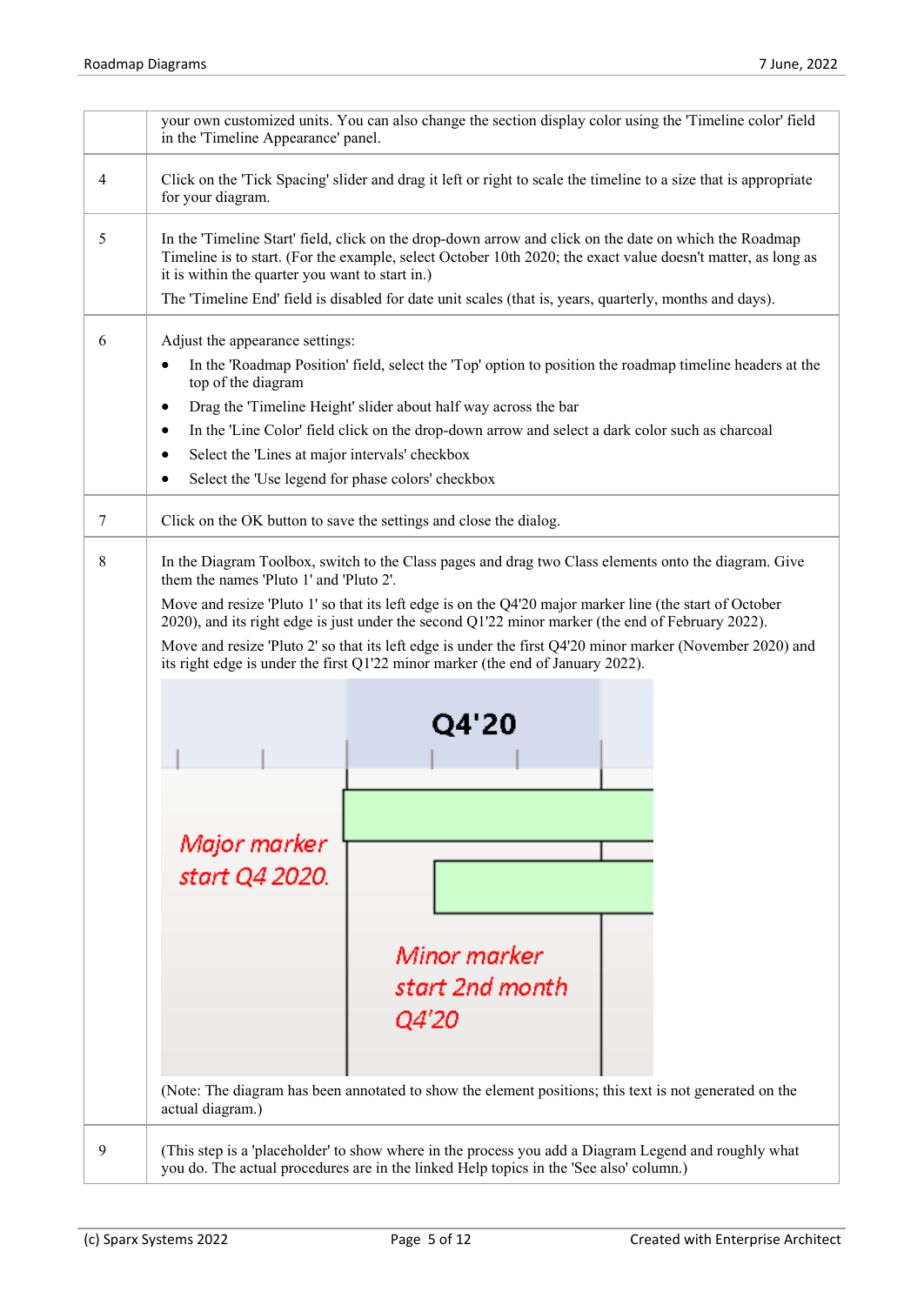|    | From the 'Common' page of the Diagram Toolbox, drag a 'Diagram Legend' icon onto the diagram.                                                                                                                                          |
|----|----------------------------------------------------------------------------------------------------------------------------------------------------------------------------------------------------------------------------------------|
|    | Common<br>$\Box$                                                                                                                                                                                                                       |
|    | B<br>Note                                                                                                                                                                                                                              |
|    | Constraint<br>Iħ                                                                                                                                                                                                                       |
|    | <b>Text Element</b>                                                                                                                                                                                                                    |
|    | Diagram Legend<br>疆                                                                                                                                                                                                                    |
|    | Printered Made                                                                                                                                                                                                                         |
|    | You will use this to add and format the phase segments on the two elements.                                                                                                                                                            |
|    | Double-click on the Diagram Legend to display its 'Properties' dialog, and define how the Legend element<br>itself will be displayed and how the phase segments will be applied. In the example, you will define these<br>four phases: |
|    | Developing/Testing                                                                                                                                                                                                                     |
|    | <b>Fully Supporting</b>                                                                                                                                                                                                                |
|    | <b>Reduced Support</b>                                                                                                                                                                                                                 |
|    | Beyond EOL                                                                                                                                                                                                                             |
|    | For each phase, type the name in the 'Value' field, select a display color in the 'Fill color' field and click on<br>the Save button to save the phase definition.                                                                     |
|    | Select the 'Apply auto color' and 'Apply Fill' checkboxes, and then click on the OK button to save the<br>settings and close the dialog.                                                                                               |
| 10 | You now have two elements on the Timeline, each with four colored segments of equal length that<br>represent the product lifecycle phases as indicated in the Diagram Legend.                                                          |
|    | To set the duration of each phase, click on the dividing line between two phases and drag it to the<br>appropriate point relative to the scale on the Timeline.                                                                        |
|    | You have now created a Roadmap diagram resembling the example shown at the start of this topic.                                                                                                                                        |
|    |                                                                                                                                                                                                                                        |

#### **Hide and Show Segments**

When you set up a Legend to apply segments to the elements on a Roadmap, every element on the Roadmap has all the defined segments. However, certain segments might not be relevant to particular elements, in which case you can hide those segments on those elements. Should a hidden segment be relevant to an element, you can show it.

A new element added to the diagram will show all the segments. However, if you add a new segment to an existing element, that segment is automatically hidden and - if it is to be displayed - should be set as described here.

To hide or redisplay segments on an element:

1. Right-click on the element and select the 'Hide/Show Roadmap Segments' option. The 'Hide/Show Roadmap Segments' dialog displays, listing the segments defined in the Legend. Each segment has a checkbox.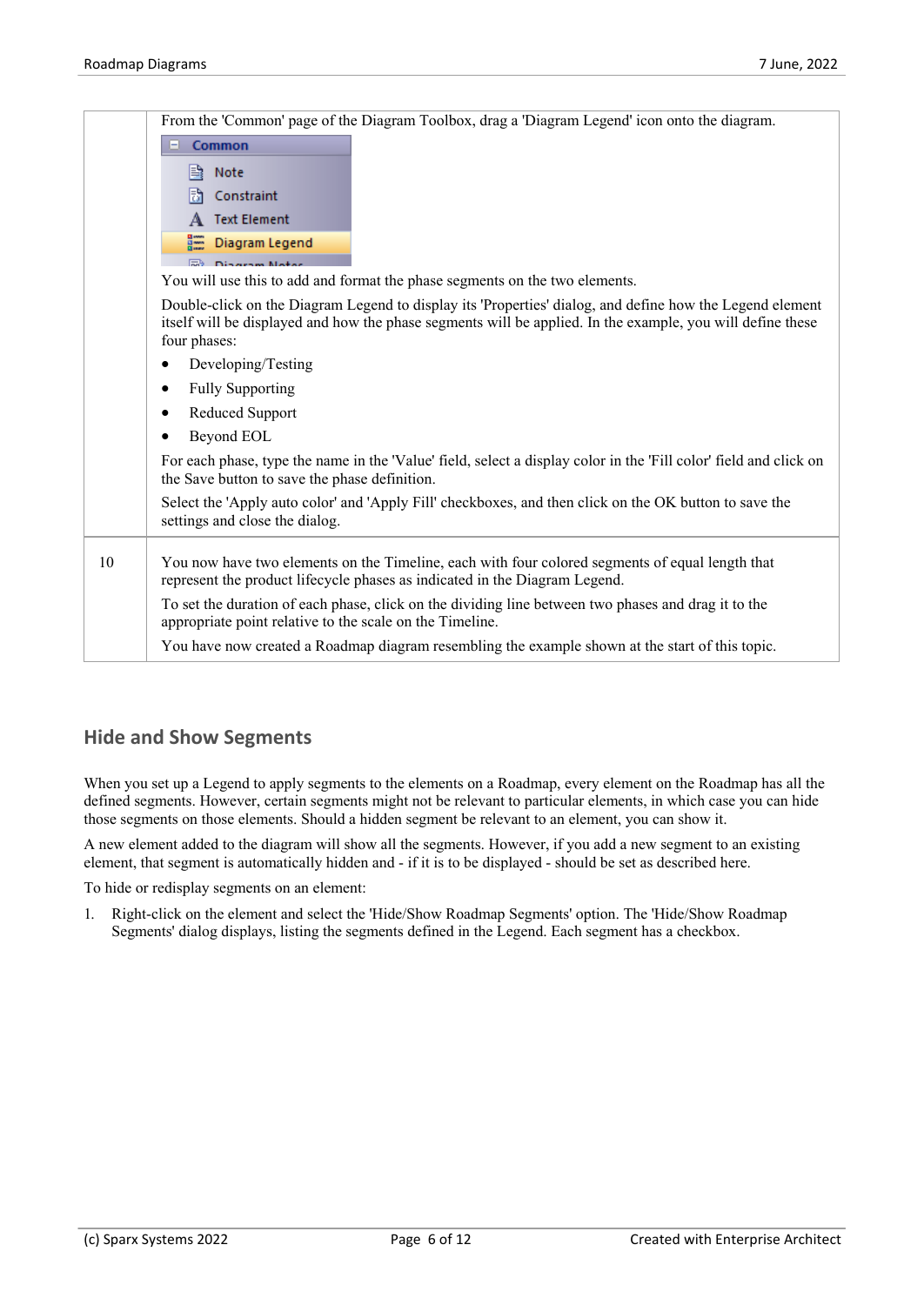| Hide/Show Roadmap Segments                          | × |
|-----------------------------------------------------|---|
| Items                                               |   |
| Developing / Testing<br>$\sim$                      |   |
| <b>Fully Supporting</b><br>$\overline{\mathcal{S}}$ |   |
| Reduced Support<br>$\mid\!\!\prec\!\!\!\mid$        |   |
| Beyond EOL<br>⋈                                     |   |
|                                                     |   |
|                                                     |   |
|                                                     |   |
|                                                     |   |
| Cancel<br>OΚ                                        |   |

- 2. For each segment to show on the element, select the checkbox. For each segment to hide on the element, deselect the checkbox.
- 3. Click on the OK button. The selected segments on the element display on the diagram.

When a segment is hidden, the most directly-affected visible segment automatically occupies the space of the hidden segment. This is generally the segment immediately to the right (the chronologically later segment) except where the final segment in the element is hidden, when the segment to the left extends to fill the space. The overall length of the element does not change, and neither do the lengths of the remaining segments in the element; if they do need to be adjusted, drag the separator lines to the appropriate time line.

When a hidden segment is made visible, it occupies the first time unit of the next segment in the chronological sequence (or, if it has been added to the end of the element, the final time unit of the previous segment). Again, the total length of the element is not affected, not are the lengths of the other segments in the element. You can make manual adjustments to set the length of the new segment and any other segments that need to be adjusted to accommodate it.

#### **Notes**

- The Timeline and the text displayed on it are always shown, as you scroll the diagram up or down
- · You can apply further grouping or categorization of the elements on the Roadmap, by defining horizontal Swimlanes for the diagram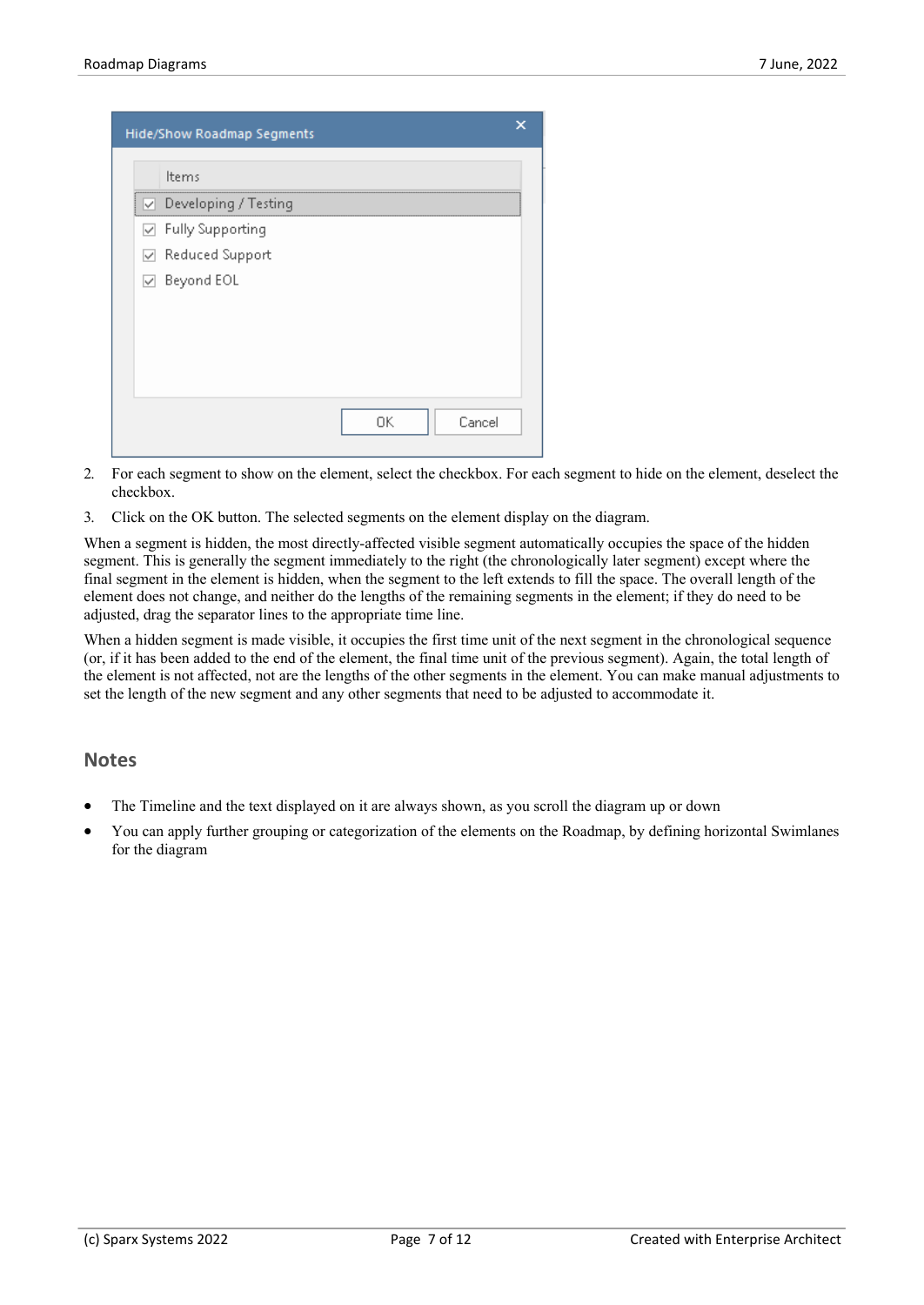# **Roadmap Diagram Options**

This topic describes each of the options available on the 'Roadmap options' dialog, which you use to define a Roadmap Timeline on a diagram. The process of creating a Roadmap diagram is described in the *Roadmap Diagrams* topic.

| Roadmap options               |                                                    | × |
|-------------------------------|----------------------------------------------------|---|
| <b>▽</b> Enabled              |                                                    |   |
| <b>Timeline Properties</b>    |                                                    |   |
| Roadmap Title:                | Product Lifecycle                                  |   |
| Units:                        | Quarterly                                          |   |
| Tick spacing:                 |                                                    |   |
| Timeline Start:               | 10/10/2020<br>$\overline{\phantom{a}}$             |   |
| Timeline End:                 | 04/11/2020<br>$\overline{\phantom{a}}$             |   |
| Scale:                        | Marker offset:<br>Ticks:                           |   |
| Timeline Appearance           |                                                    |   |
| Roadmap Position:             | Top<br>÷                                           |   |
| Timeline Height:              |                                                    |   |
| Timeline Color:               |                                                    |   |
| Line Color:                   | $\overline{\smash{\cup}}$ Lines at major intervals |   |
| Font:                         | А<br>O Center marker labels                        |   |
| ☑ Use legend for phase colors |                                                    |   |
|                               | OΚ<br>Cancel<br>Help                               |   |

### **Roadmap Options**

| Option        | <b>Description</b>                                                                                                                                                                                                                                                                          |
|---------------|---------------------------------------------------------------------------------------------------------------------------------------------------------------------------------------------------------------------------------------------------------------------------------------------|
| Enabled       | Select this checkbox to show the Roadmap Timeline and associated features on the<br>diagram. Clear the checkbox to hide the Roadmap on the diagram (which will hide<br>Roadmap features derived from a Legend, but not element features applied by a<br>Legend independent of the Roadmap). |
| Roadmap Title | Type in an appropriate name or title for the Roadmap, or leave blank if no title is<br>required.                                                                                                                                                                                            |
| Units         | Click on the drop-down arrow and select the appropriate unit of time for the<br>Timeline.                                                                                                                                                                                                   |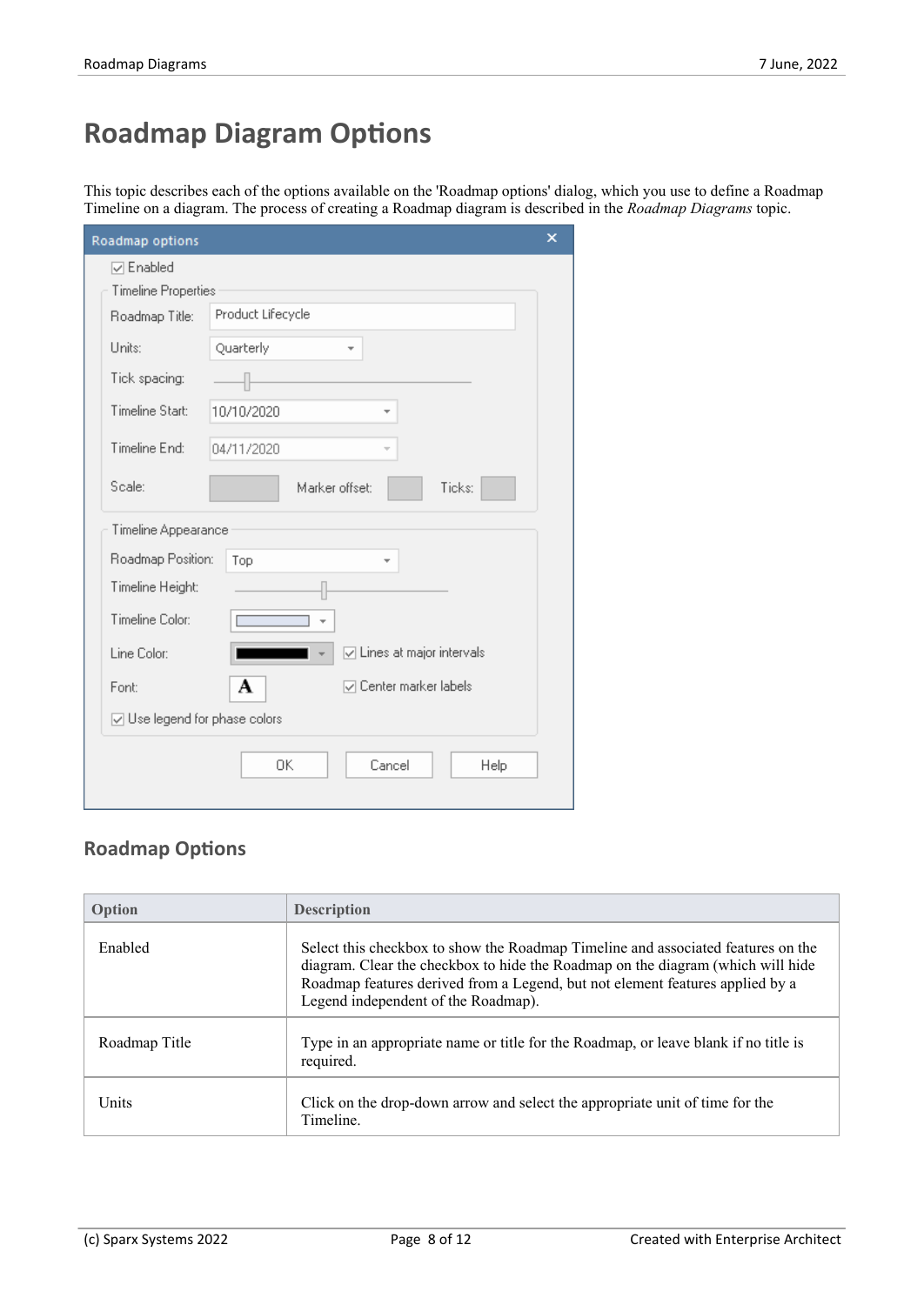|                       | Years<br>×<br>Years<br>Quarterly<br>Months<br>Days<br>Hours<br><b>Minutes</b><br>Seconds<br>Milliseconds<br>Custom<br>You can also select 'Custom' and define your own scale of measurement; see Setting<br>up a Custom Scale at the end of this topic.                                                                                                                                                                                                                                                                                                                                                                                                                         |
|-----------------------|---------------------------------------------------------------------------------------------------------------------------------------------------------------------------------------------------------------------------------------------------------------------------------------------------------------------------------------------------------------------------------------------------------------------------------------------------------------------------------------------------------------------------------------------------------------------------------------------------------------------------------------------------------------------------------|
|                       | The selected unit is automatically identified in the top left corner of the Timeline,<br>and the appropriate sequence of units displays along the width of the Timeline.<br>Each standard time unit is automatically divided into the appropriate number of<br>smaller divisions by separators (or 'ticks'); each Quarter is divided into three<br>months, each year has twelve divisions, each day has 24 divisions, and so-on. To<br>see some of the finer divisions (such as seconds in a minute) you might have to set<br>the 'Tick spacing' slider to the left hand end, which minimizes the width of the<br>labeled units so that you can see more of them on the screen. |
| Tick spacing          | Click on the slider and drag it left or right to decrease or increase the width of the<br>scale divisions in the Timeline.<br>If you change this setting after positioning elements on the diagram, those elements<br>are shortened or lengthened automatically to maintain their relationship to the scale<br>divisions.                                                                                                                                                                                                                                                                                                                                                       |
| <b>Timeline Start</b> | If the 'Units' field is set to 'Years', 'Quarterly', 'Months' or 'Days', this field defaults<br>to today's date. To change this either click on the section of the date and overtype it,<br>or click on the drop-down arrow and select another date from the calendar.<br>For smaller units of time and for the 'Custom' setting, the field is blank and you can<br>set a start value. If you do not set a start value, the first marker on the diagram<br>defaults to 0.<br>The start date or value is shown as the label of the first major section on the<br>Timeline.                                                                                                       |
| Timeline End          | If the 'Units' field is set to 'Years', 'Quarterly', 'Months' or 'Days', this field is<br>disabled and the Timeline is indefinite.<br>For smaller units of time and for the 'Custom' setting, the field is blank and you can<br>set an end value. If you do not define an end value, the unit count increments up to<br>the marker containing the right edge of the rightmost element.<br>When an end value is defined and that end is reached, the timeline loops back to the<br>Timeline Start' value. This allows the single timeline to be extended using the<br>diagram width instead of the height, documenting a different set of elements against<br>the same timeline. |
| Scale                 | This field is enabled when you select 'Custom' in the 'Units' field. Type in the<br>appropriate scale unit; the value is displayed in the top left corner of the Timeline<br>as the Unit. See Setting up a Custom Scale at the end of this topic.                                                                                                                                                                                                                                                                                                                                                                                                                               |
| Marker offset         | This field is enabled when you select 'Custom' in the 'Units' field. Type in the<br>number of units that each major segment of the scale represents. See Setting up a<br>Custom Scale at the end of this topic.                                                                                                                                                                                                                                                                                                                                                                                                                                                                 |
| Ticks                 | This field is enabled when you select 'Custom' in the 'Units' field. Type in the<br>number of 'ticks' to subdivide each major segment of the Timeline. See Setting up a                                                                                                                                                                                                                                                                                                                                                                                                                                                                                                         |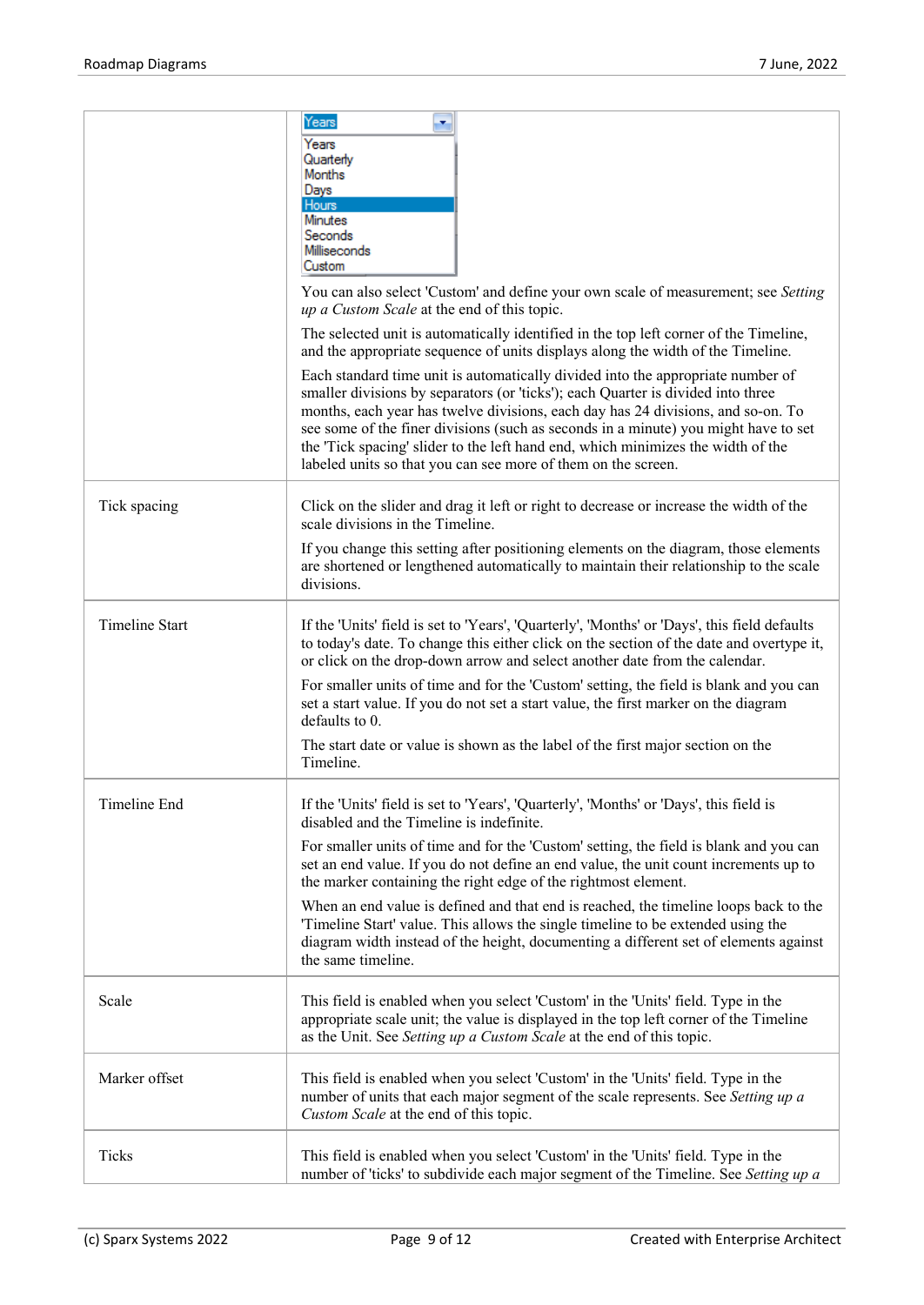|                             | Custom Scale at the end of this topic.                                                                                                                                                                                                                                                                                                                                                                                                                                                                                                                                                                                                                                              |
|-----------------------------|-------------------------------------------------------------------------------------------------------------------------------------------------------------------------------------------------------------------------------------------------------------------------------------------------------------------------------------------------------------------------------------------------------------------------------------------------------------------------------------------------------------------------------------------------------------------------------------------------------------------------------------------------------------------------------------|
| Roadmap Position            | Click on the drop-down arrow and select whether to show the Timeline at the top of<br>the Diagram View or the bottom, or in both places. ('Top $&$ Bottom' is particularly<br>useful if your diagram fills the screen height.)                                                                                                                                                                                                                                                                                                                                                                                                                                                      |
| Timeline Height             | Click on the slider and drag it to the left or right to decrease or increase the depth of<br>the Timeline ribbon. The optimum depth keeps all the Timeline text separate and<br>distinct without hiding too much of the diagram itself.                                                                                                                                                                                                                                                                                                                                                                                                                                             |
| Timeline Color              | Click on the drop-down arrow and select from the standard palette the color in<br>which to display the Timeline. The display alternates between a lighter and darker<br>shade of the color to help distinguish between the individual segments. This<br>shading is less clear with dark or vibrant colors.                                                                                                                                                                                                                                                                                                                                                                          |
|                             | If you want to select a color other than those in the standard palette, click on the<br>More Colors button and select or define the required color.                                                                                                                                                                                                                                                                                                                                                                                                                                                                                                                                 |
| Line Color                  | It is possible to display vertical guidelines to the diagram, issuing from the main<br>segment boundaries (see the 'Lines at major intervals' option). Click on the<br>drop-down arrow and select from the standard palette the color in which to display<br>these lines.                                                                                                                                                                                                                                                                                                                                                                                                           |
|                             | If you want to select a color other than those in the standard palette, click on the<br>More Colors button and select or define the required color.                                                                                                                                                                                                                                                                                                                                                                                                                                                                                                                                 |
| Font                        | Click on the A icon to display the 'Font' dialog, and select the font type, style, size,<br>color and effects to apply to the text of the Timeline.                                                                                                                                                                                                                                                                                                                                                                                                                                                                                                                                 |
| Lines at major intervals    | Select the checkbox to display vertical lines across the diagram, to mark the major<br>segments of the Timeline. Deselect the checkbox to hide the lines.                                                                                                                                                                                                                                                                                                                                                                                                                                                                                                                           |
|                             | On the example diagram, the lines separate the quarters and are shown in black.                                                                                                                                                                                                                                                                                                                                                                                                                                                                                                                                                                                                     |
| Center marker labels        | Select this checkbox to display the segment labels in the center of the segment.<br>Clear the checkbox to display the segment labels straddling the left edge of the<br>segment.                                                                                                                                                                                                                                                                                                                                                                                                                                                                                                    |
| Use legend for phase colors | Select this checkbox to apply the roadmap notation of a bar divided into colored<br>segments representing phases to all elements. This requires a legend with 'Apply<br>auto color' enabled to exist on the diagram. Each property color you define in the<br>Legend is represented by a color band in each element in the Roadmap. When you<br>have set up the Legend and the Roadmap, resize the elements to span the<br>appropriate number of unit segments that they map to. Within each element, drag<br>the left and/or right boundary of each color segment so that they also span the<br>number of unit segments that they align to, as illustrated in the example Roadmap. |
| OK                          | Click on this button to close the dialog and apply any changes you made to the<br>settings.                                                                                                                                                                                                                                                                                                                                                                                                                                                                                                                                                                                         |
| Cancel                      | Click on this button to close the dialog and abort any changes you made to the<br>settings.                                                                                                                                                                                                                                                                                                                                                                                                                                                                                                                                                                                         |

## **Setting up a Custom Scale**